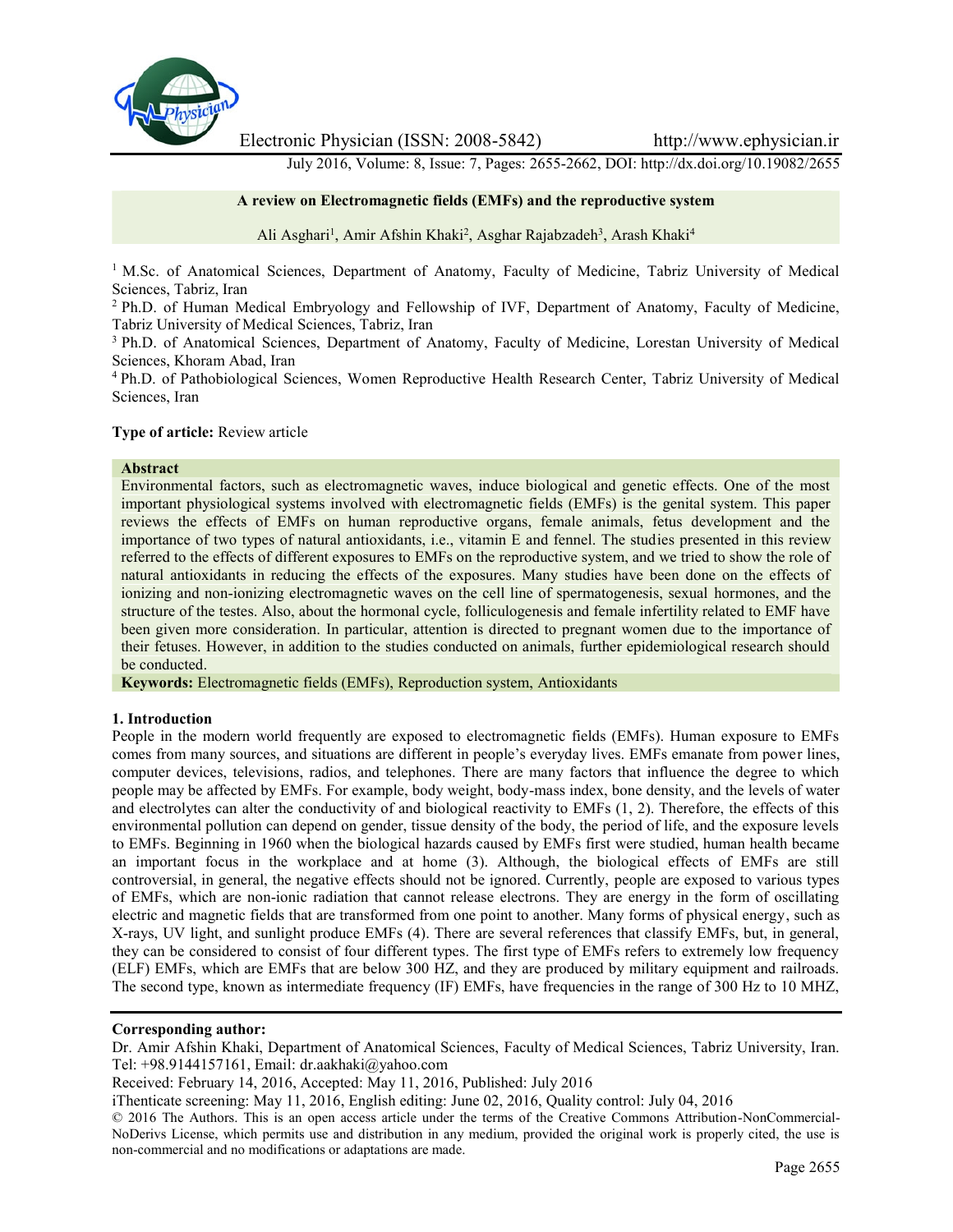and they are produced by industrial cables and electrical equipment in homes, such as televisions and computer monitors. The third type is hyper frequency (HF) EMFs that have frequencies in the range of 10 MHz to 3000 GHz and are produced by mobile phones and radio broadcasting. Radio frequencies (RFs) also are a part of this category, which has frequencies up to 100 MHz (4). There are also static EMFs that are produced by MRI and geomagnetism and have specified with zero frequency (3). In 1979, Wertheimer and Looper showed that there is a direct relationship between EMFs and the increased incidence of leukemia in infants (5). If the body's biological system is exposed to EMFs, which produce electric currents and fields, which, in fact, deal with the current and voltage, the normal physiological balance is upset. If the density of the electric current increases to the stimulation threshold, membrane depolarization of the nerves and muscles may result. Electric and magnetic fields at environmental levels may extend the lifetime of free radicals and result in damage to people's deoxyribonucleic acid (DNA) (6). Some epidemiological studies have been done in various populations, but most have been done in laboratory animals and cell lines (4). The biological effects of EMFs generally can be divided into thermal and non-thermal effects (7). Thermal effects are defined as the heat generated by EMFs in a specific area. The non-thermal effects depend on the absorption of energy and changes in the behavior of tissues without producing heat. EMFs have high penetration power, and they are capable of moving charged particles, such as the electrons and ions of large macromolecules and polymers (7). So EMFs can have devastating effects on tissue with high concentrations of electrons and ions. EMFs that cause changes in the behavior of cells (8) and tissues alter the function of the cardiovascular system (9) and bone marrow (7).Electromagnetic fields can have several different effects on cellular components (10), including disorders of cell proliferation and differentiation (10), damaged DNA in cells, chromosomal abnormalities (11), blood disorders (9), birth defects (12), and various mutations, including those associated with long-term exposure to EMFs. Under the influence of these fields, the balance of the CNS and the hormonal and respiratory systems become weak, resulting in decreased activity of the mentioned organs (13, 14). Research on the effects of EMFs on the endocrine system has focused mostly on melatonin and the derived tryptophan produced by the pineal gland (15). Most of the harmful effects of EMFs act through the protein synthesis process (16, 17). In this regard, enzymes, due to their combination of amino acids, are affected, and their catalytic activity is decreased (4). Studies concerning the cytotoxicicity and genotoxicity effects of EMFs mostly have focused on fibroblasts, melanocytes, lymphocytes, monocytes, and muscular cells in people and on the granolosa cells of rats (18). A declassified 1976 Defense Intelligence Agency report showed that military personnel exposed to non-thermal microwave radiation experienced "headaches, fatigue, dizziness, irritability, sleeplessness, depression, anxiety, forgetfulness, and a lack of concentration (19). A2015 study showed that 2.4 GHz WiFi may be one of the major risk factors for brain tumors and other neurodegenerative diseases (20). Another2015 paper showed that polarized EMF (man-made) was much more active biologically than non-polarized EMF (21). Another paper showed that rabbits experienced heart arrhythmia and increased blood pressure when exposed to 2.4 GHz Wi-Fi (22).A long-term study conducted by Lennart Hardell, a Swedish scientist, on glioma and acoustic neuroma brain tumors showed that RF is carcinogenic. The scientist called for RF to be labeled an IARC Class 1 Carcinogen and recommended urgent revision to safety guidelines (23). A 2011 study by Nora Volkow showed that radiation from cell phones, in areas next to the antenna, increased the metabolism of glucose in the brain. Increased metabolism of glucose is associated with cancer. The study showed that biological changes occur at levels lower than the current FCC guidelines (24).

#### **2. Discussion**

## *2.1. Male genital system and EMFs*

The destructive effects of EMFs on both genders were studied at different exposures (25). Since the reproductive system is controlled by the nervous and endocrine systems, environmental pollutants, such as EMFs, can affect the two systems mentioned above, so the genital system also is involved (4). The studies on relationship between female rats and neurorndocrine changes showed that neuroendocrine disorders is the main reason in fertility problems (26). A 2015 study showed that exposure to 2.4 GHz Wi-Fi decreased sperm function. The researchers concluded that "There should be major concern regarding the exposure to Wi-Fi networks existing in the vicinity of our living places."(27).EMFs induced cell death in testicular germ cell in mice (28). In 2004, the negative effects of EMFs were shown to include changes in serum levels of testosterone (29-31). A study of testicular tissue showed that the number of cells in the spermatogenesis cycle was reduced significantly (32). Research reports on the epididymis, seminal vesicles, and prostate gland in prenatal rats exposed to EMFs showed that these animals, at the age of four months, had no changes in sex hormone levels or sperm count (4). A code division multiple access (CDMA) of EMFs with 84 MHz frequency did not significantly affect body weight, testis, epididymis, sperm count, or apoptosis germ cell in adult rats (33). Also, adult rats that were exposed to 900-MHz EMFs for 30 min five days a week had no significant change in the weight of their testes or the relative percentage of the overall context of testicular interstitial tissue, but they had decreased serum levels of testosterone with no changes in their Luteinizing hormone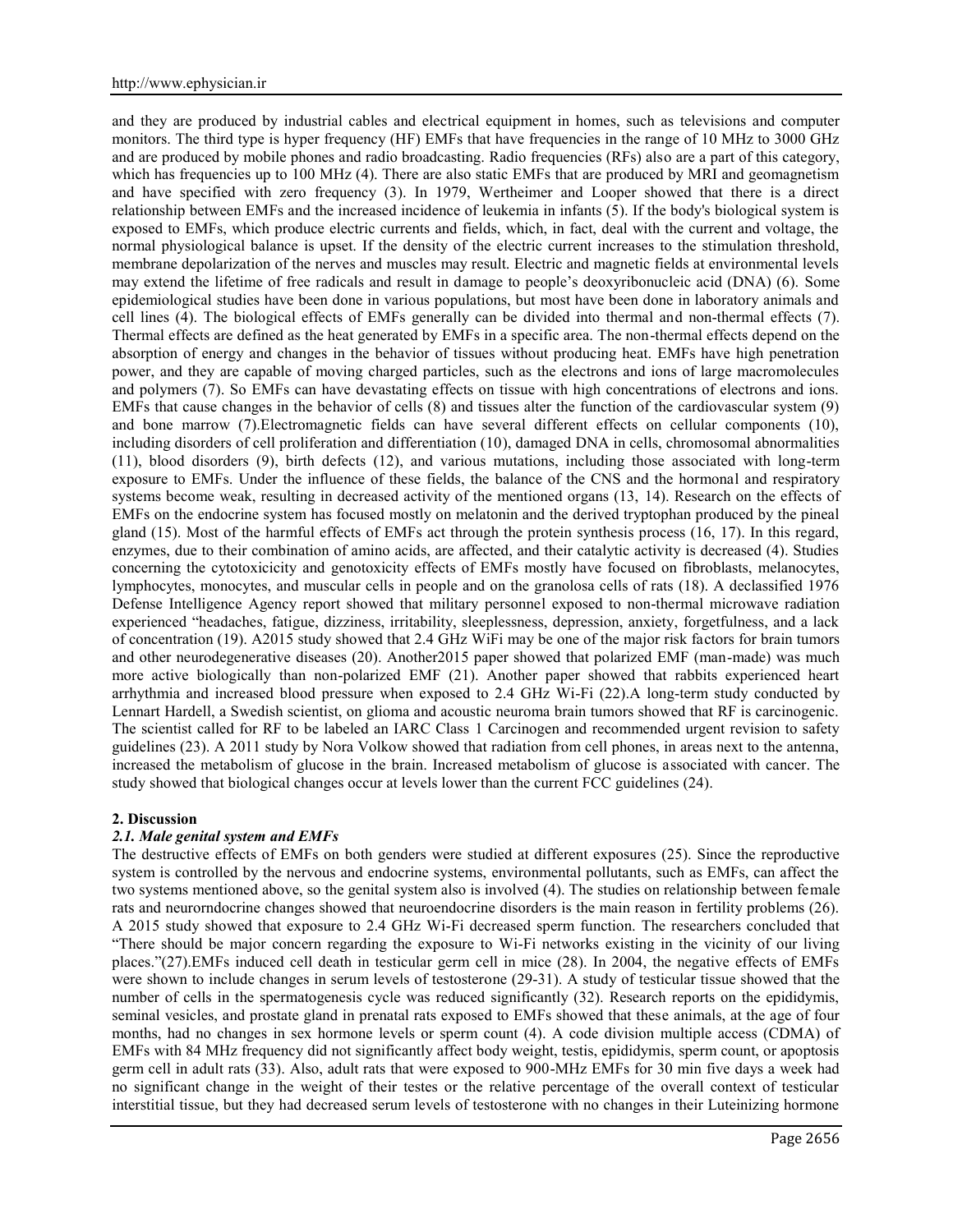(LH) and Follicle-Stimulating hormone (FSH) levels (34). In rats exposed to 1.95-GHz EMFs for five hours a day for five weeks, there were no observed changes in the tissue and parameters of the reproductive system, but their sperm counts increased irrespective of any abnormalities (4). At high frequencies, especially 2.45 GHz, EMFs reduced the number of leydig cells and increased apoptosis at seminiferous tubule in rats (35). A 2.45 MHz frequency of RF leads to failure in DNA cells of the testes (36). Also, exposure to RF (900 MHz-1.7 GHz) caused DNA breaks in embryonic stem cells and epididymal spermatozoa of mice (34). A 60 Hz and 0.5 T of EMFs caused spermatogonia apoptosis and induced damage to DNA, but there was no significant change in the percentage of living cells (37). RF radiation can reduce sperm fertilization in men (38). Conversely, SLF-EMFs had no effect on the viability and morphology of boars' sperm, but intracellular calcium levels were reduced compared to the control group, and there was reduced motility and fertilization (4). In rabbits, a 50 Hz of SLF-EMFs can cause changes in sperm's motility and reduce their viability (39). This process takes place by interfering with the intracellular calcium homeostasis, resulting in disability in sperm function. Researchers have shown that sperm function was reduced by EMFs (1 mT intensity) in vivo (40). A study of male rats indicated that a 50-Hz frequency for 8 h/day for eight months caused histological variations of the testes that included weight loss and a reduction in the average diameter of the seminiferous tubule (4). In one study with a light microscope, it was observed that in 50-Hz EMFs, spermatogonial cells separated from the germinal epithelium. This study showed that the number of mature spermatozoa in the seminiferous tubules was reduced, and some of the sertoli cells had been flattened (41). All of the reports mentioned the effects of EMFs on the ultra-structure tissue of the male reproductive system in human and animal models. But for further clarification, research must be conducted on the signaling pathways and the molecular structure of the cells.

# *2.2. Female genital system and EMFs*

The female reproductive system is a set of different tissues that are related together. So, if EMFs' effects on female infertility are discussed, the effects of this environmental factor must be evaluated on the different parts of the genital system. The female genital system is composed of the uterus, ovaries, fallopian tubes, the released oocysts, and germ and somatic cells in their tissue. According to many researchers, neuroendocrine changes caused by EMFs are a key factor in changing hormone function and cause infertility symptoms in females (26). A number of other researchers have focused on the estrous cycle (42). One of the differences between women's and female rodents' sexual cycles is that women's cycles are complete, and the peak of estrogen-progestrone is separated. In female rodents, the peak of these two hormones is concurrent. So perhaps, the peak of estrogen-progestrone should be considered for future investigation. Besides, a lot of research has focused on the harmful effects of EMFs on the granulosa cells of the oocytes. Apoptosis of these cells is also another issue in many articles (43).In the following, several reports regarding this are presented. Spontaneous abortion and fetal abnormalities are two interrelated issues that have attracted the attention of many researchers (44). Clinical studies on pregnant women exposed to Video display terminal (VDT) have indicated a significant increase in spontaneous abortions (45). A positive correlation exists between the occupational monitors with pregnant woman and the ratio of fetal abnormalities (45). Epidemiological studies on birth defects and miscarriages by employed pregnant women indicated that the EMFs generated computers can have negative effects on the reproductive system of people (46). Although, the negative effects on fetal development are controversial, some destructive factors have been reported in many animal models (4). The male offspring of female rats after their exposure to 60Hz frequency, 1mT intensity of SLF-EMFs indicated that there were reductions in the number, height, and volume of seminiferous tubules and in the number and diameters of leydig cells (47). However, serum levels of testosterone, gonadosomatic index, and sertoli cells remained unchanged (47). In contrast, when pregnant rats were exposed to SLF-EMFs (60 Hz frequency, 500 µT intensity) for 21 hours per day, the fertility power and spermatogenesis period of male offspring were not significantly decreased in the experimental group compared to the control group (48). Another study to determine the relationship between EMFs and ovulation in rats showed that the waves inhibited ovulation and reduced the number of corpora lutea (49). Female mice exposed to 20 KHz EMFs from TVs and PCs had extended estrous cycles, which is one of the most important factors in reducing the pregnancy cycle in female animals (50).EMF exposures cause reproductive and a developmental toxicity effect that degenerates oocytes in mice (31). The cultured follicles in the mouse after exposure with 33 Hz SLF-EMFs caused to growth defeat (4). In contrast, exposure to 55 Hz causes the continued growth of the follicles (51). Another research showed that exposure to 33-50 Hz for three days prevented the formation of antral follicles in vitro (51). Adult female rats that were exposed by 50- Hz frequency of SLF did not have significant changes in the weight of uterus, ovaries, and progesterone and estrogen levels (52). After removal of the uterus in female rats and exposure to 1.439 MHz of EMFs (TDMA) for 4 h/day, there were no differences in the uterine volume and steroids hormone levels (53). When female rats were exposed to 900 MHz for 30 days, endometrial apoptosis and oxidative stress increased (54). The effects EMFs on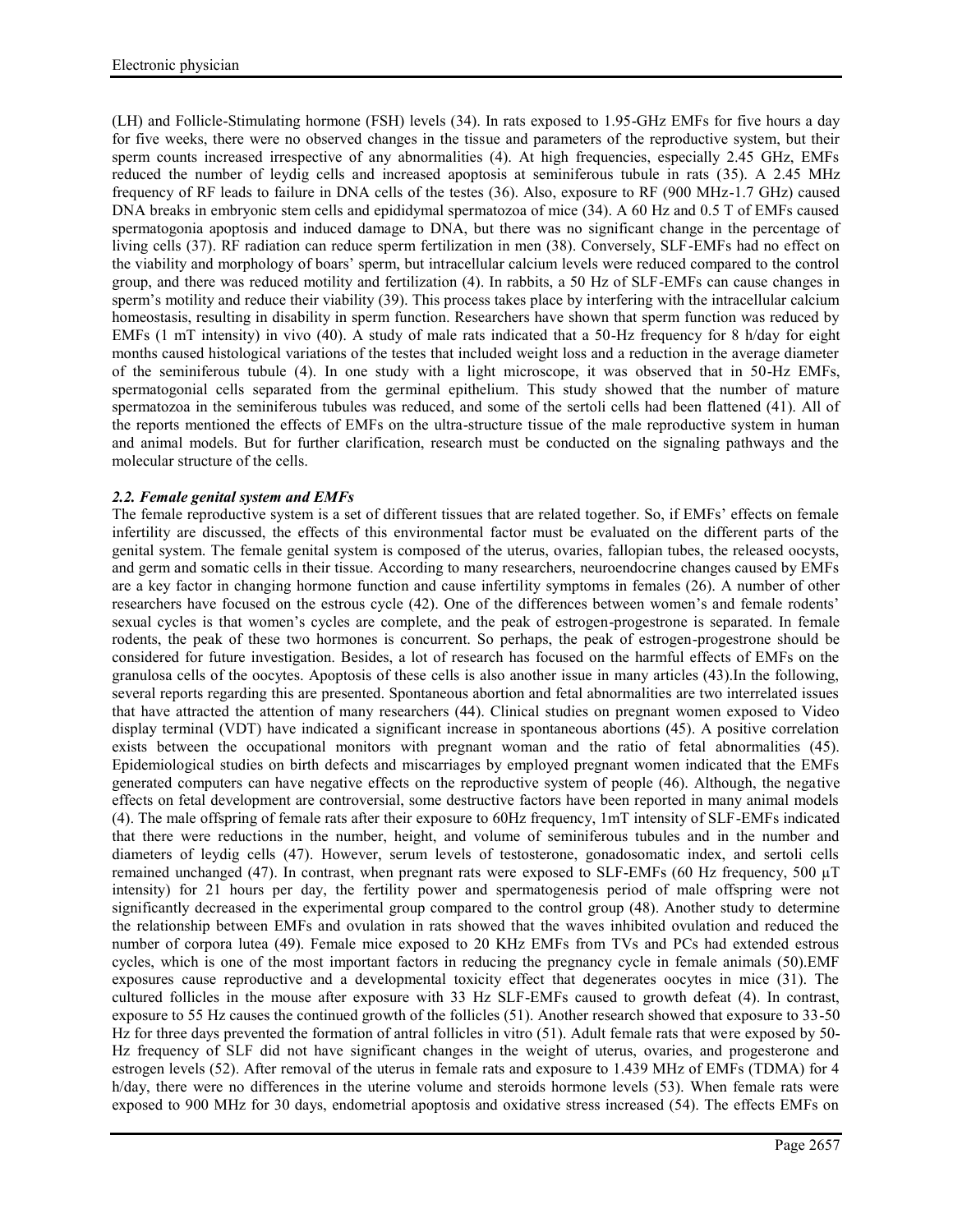implantation and fetal development have been reported. During mating, mice exposed to 50 Hz frequency, 0.5 mT intensity for 4 h/day for two weeks had significant reductions in the number of blastocysts and increases DNA fragmentation (55). This study suggested that exposure to EMFs in the implantation period can have deleterious effects on the development of embryos. Radiation for 4 h before ovulation showed that SLF-EMFs have negative effects on the early development of the embryo (4). When pregnant mice were exposed to 50 Hz frequency, 20 mT intensity, the survival rate, gender ratio and fetal malformations did not change significantly, but the height and weight of the fetuses increased significantly (56). A study on the effects of EMFs on female rats as analyzed by a transmission electron microscopic (TEM) showed an increase in the number of macrophages and autophagy vacuoles in some granulose cells and the presence of several lipid drops in the luteal and theca cells (56). Other researchers have shown that EMFs cause increased macrophages in the lutea corpora and the growing follicles. They believed that EMFs accelerate the process of apoptosis in ovaries of rats. In addition, most researchers believe that EMFs, through apoptosis, cause the destruction of the ovarian cortical tissue, luminal epithelium, glandular epithelium, and stromal cells in the uterus and fallopian tubes (57).

## *2.3. Antioxidant definition*

Usually, aerobic organisms have different defensive systems or anti-oxidative mechanisms to counteract the damage caused by Reactive oxygen species (ROS) and their products. These defense mechanisms act by preventing the chain reaction initiated by ROS or by breaking the chain reaction after its initiation. Antioxidants are compounds that contain monohydroxy/polyhydroxy phenol, and they are divided into three groups, i.e., 1) primary antioxidants that prevent the formation of oxidants; 2) secondary antioxidants that repair the oxidized molecules through dietary or consecutive antioxidants; and 3) preventive antioxidants, i.e., antioxidants that bind metal macromolecules (albumin, ceruloplasmin and transferrin) and antioxidant enzymes. Consecutive antioxidants consist of lipid-soluble soluble vitamin E, ubiquitone, β carotene, water-soluble GSH, ascorbate, and urate. Antioxidants are essential in preventing heart disease, cancer, and diabetes (88). Cells have many antioxidants that protect them against damage. Prevention of excessive ROS and repair of cellular damage is essential for a cell's life. In this review, we present two examples of natural antioxidants that have been recorded in many studies, i.e., vitamin E and fennel extract.

# *2.4. Antioxidant properties of Vitamin E*

Vitamin E is the most important fat-soluble antioxidant that is located in the fat of the cell's membrane, and it protects the unsaturated phospholipids membrane from free radical and reaction oxidation (54).A natural form of vitamin E is d-alpha tocopherol. Vitamin E eliminates free radicals through converting them into harmless metabolites. The most important activities of vitamin E are that it improves the regenerative cycle, increases elasticity, and increases the body's tolerance. The absorption of vitamin E depends on the function of the pancreas and bile secretions. This vitamin is transferred by lipoproteins plasma and erythrocytes. Cellular uptake of vitamin E occurs through two mechanisms, i.e., 1) a receptor-mediated process in which LDL delivers the vitamin to the cells and 2) The lipoprotein-mediated process that separates vitamin E from chylomicrons and VLDL. Vitamin E is one of phenolic antioxidants, and deficiencies in this vitamin can lead to adverse physical effects. Generally, vitamin E deficiency puts at risk the neuromuscular, cardiovascular, and genital systems. Vitamin E has a significant impact on reducing fetal abortions. The positive impact of vitamin E on the anatomical and histological aspects of the genital system has been shown in numerous studies (59, 60).

# *2.5. Antioxidant properties of Fennel*

Fennel is in the parsley (Apiaceae) family, and it grows naturally in Europe and the Mediterranean region; now, it is cultivated throughout the world. Usually, two species of this plant are edible, i.e., bitter and sweet fennel. It has applications in traditional medicine. In ancient China and Egypt, it was used to treat snakebites, as a food, and for medical purposes. Fennel oil has antioxidant, antimicrobial, antispasmodic, and gastrointestinal stimulant activities (61).Allergic reactions to it occur very rarely. Vitamin C is the most active component of fennel, making up 17% of it. Therefore, it has anti-inflammatory properties, and, due to its fibers, it prevents the transmission of toxins in the colon. In addition to fibers, fennel contains calcium, magnesium, copper, and phosphorus ions (61). Anethole is the most basic fennel compound that reduces inflammation and prevents cancer (62). Anethole also protects the liver against damage. Researchers ascribe the anti-inflammatory and anti-cancer properties of fennel to postpone or off the intra cellular signaling pathway called TNF (63). Thus, fennel can inhibit alterations and eliminates inflammatory cascade molecules called NF-Kappa B (63). Fennel induces the estrous process in female rats. Fennel dramatically increases the number of antral, graphian, and multi-layer follicles and improves the follicugenesis process in the ovaries of mice (61). Since follicular growth is affected by endocrine hormones (FSH, LH, Prolactin and paracrine factors), the estrogenic effects of fennel may increase the number of follicles that are growing (61).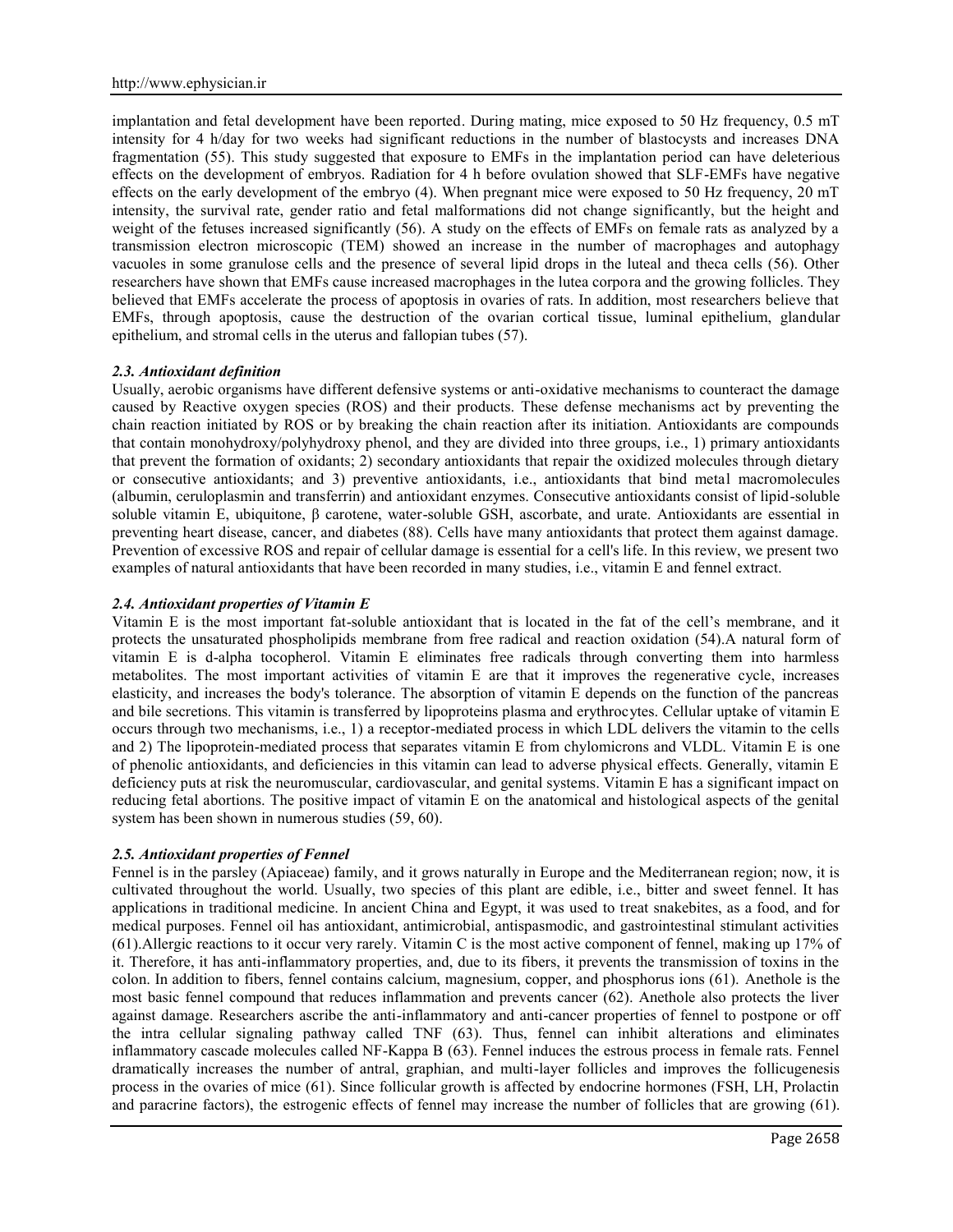Another active ingredient of fennel is diosgenin, which is essential for the synthesis of some hormones. Diosgenin is used for the treatment of osteoporosis in adult rats (64). Malini indicated that seed extract of fennel has estrogenic activity in male and female reproductive organelles and increases the weight of the genital system (65). Oral injection of fennel in rats for 10 days increased the weight of their mammary glands, oviducts, endometria, myometrial, cervixes, and vaginas. Oral gavages fennel increases the concentration of total protein in the seminal vesicles and prostate of male rats. Fennel oil affects uterine contractions and causes a significant reduction in the intensity of contraction induced by oxytosin and E2 prostaglandin (66). This indicates that the antioxidant compounds in fennel and vitamin E, with other antioxidants, can reduce the harmful effects of EMFs on the reproductive system.

## **3. Conclusions**

Many studies have shown that electromagnetic fields can have destructive effects on sex hormones, gonadal function, fetal development, and pregnancy. So people must be aware of the negative effects of EMFs. Although the impact of the waves varied at different frequencies, it is better to stay as far away as possible from their origin because of the risks associated with exposures to these waves. In addition, people can use of natural antioxidants to help reduce the effects of these waves.

## **Acknowledgments:**

The author is thankful to the staff members at the library of Tabriz University of Medical Sciences.

## **Conflict of Interest:**

There is no conflict of interest to be declared.

#### **Authors' contributions:**

All authors contributed to this project and article equally. All authors read and approved the final manuscript.

#### **References:**

- 1) Vesselinova L. Body mass index as a risk prediction and prevention factor for professional mixed lowintensity EMF burden. Electromagn Biol Med. 2015; 34(3): 238-43. doi: 10.3109/15368378.2015.1076449. PMID: 26444199.
- 2) Tabrah FL, Ross P, Hoffmeier M, Gilbert F Jr. Clinical repot on long-term bone density after short-term EMF application. Bioelectromagnetics. 1998; 19(2): 75-8. PMID: 9492162.
- 3) Juutilainen J. Developmental affects of electromagnetic fields. Bioelectromagnetics. 2005; 107-15. doi: 10.1002/bem.20125. PMID: 16037961.
- 4) Gye MC, Park CJ. Effect of electromagnetic field, exposure on the reproductive system. Clin Exp Reprod Med. 2012; 39(1): 1-9. doi: 10.5653/cerm.2012.39.1.1. PMID: 22563544, PMCID: PMC3341445.
- 5) London SJ, Thomas DC, Bowman JD, Sobel E, Cheng TC, Peters JM. Exposure to residential electric and magnetic fields and risk of childhood leukemia. Am J Epidemiol. 1991; 134(9): 923-37. PMID: 1843457.
- 6) Lai H, Singh NP. Magnetic-field-induced DNA strand breaks in brain cells of the rat. Environ health perspect. 2004; 112(6): 687-94. doi: 10.1289/ehp.6355. PMCID: PMC1241963.
- 7) Scenirh. Potential health effects of exposure to electromagnetic fields. Scientific committee on emerging and Newly Identified Health Risks. 2015.
- 8) Leszczynski D, Joenvaara S, Reivinen J, Kuokka R. Non-thermal activation of the hsp27/p38MAPK stress pathway by mobile phone radiation in human endothelial cells: molecular mechanism for cancer-and blood brain barrier-related effects. Differentiation. 2002; 70(2-3): 120-9. doi: 10.1046/j.1432- 0436.2002.700207.x. PMID: 12076339.
- 9) Dasdag S, Akdag MZ, Ayyildiz O, Demirtas OC, Yayla M, Sert C. Do cellular phones alter blood parameters and birth weight of rats? Electromagn Biol Med. 2000; 19(1): 107–13. doi: 10.1081/JBC- 100100301.
- 10) Luukkonen J, Hakulinen P, Maki-Paakkanen J, Juutilainen J, Naarala J. Enhancement of chemically induced reactive oxygen species production and DNA damage in human SH-SY5Y neuroblastoma cells by 872 MHz radiofrequency radiation. Mutat Res. 2009; 662(1-2): 54-8. doi: 10.1016/j.mrfmmm.2008.12.005. PMID: 19135463.
- 11) Aitken RJ, Bennetts LE, Sawyer D, Wiklendt AM, King BV. Impact of radio frequency electromagnetic radiation on DNA integrity in the male germline. Int J Androl. 2005; 28(3): 171-9. PMID: 15910543.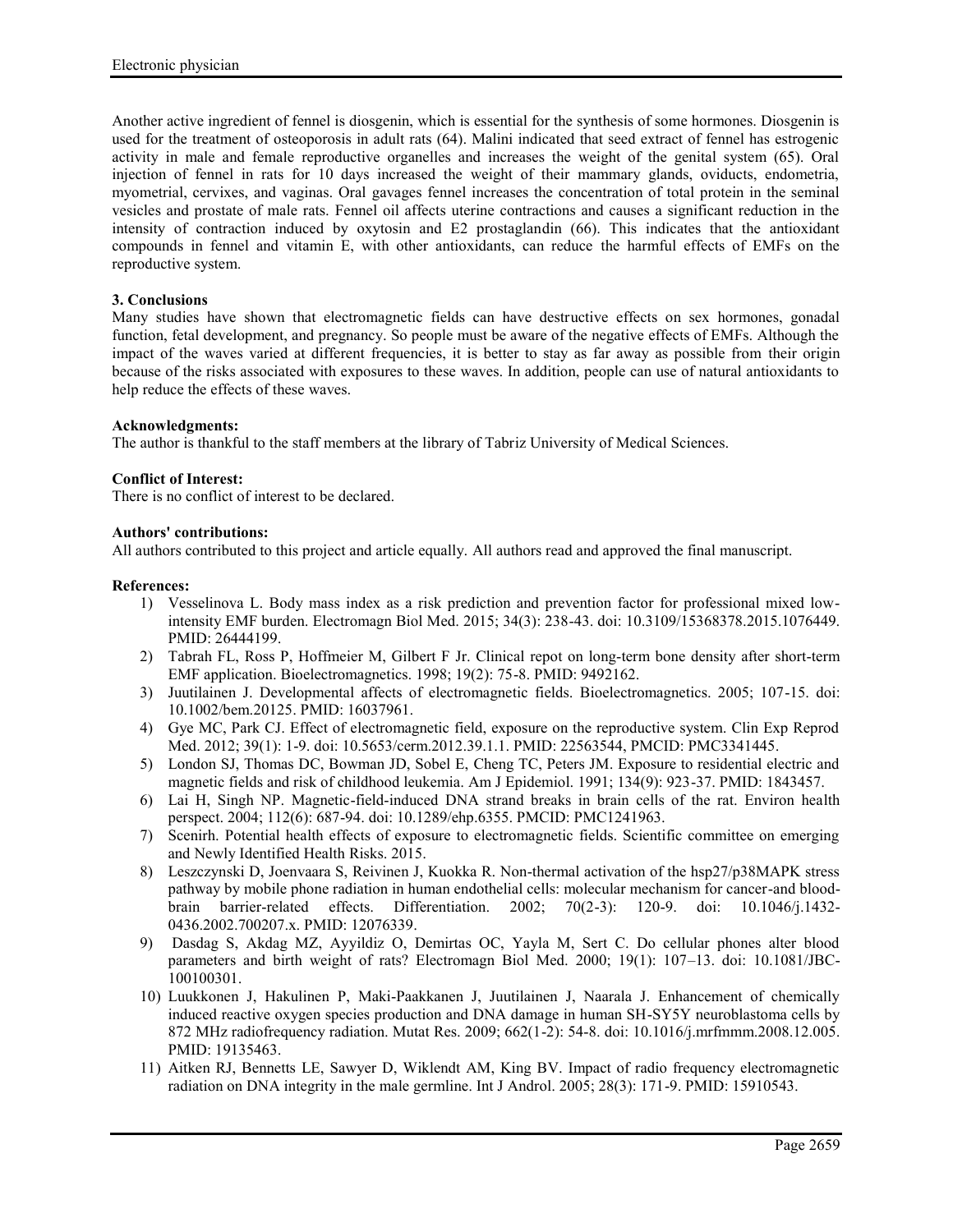- 12) Cao YN, Zhang Y, Liu Y. Effects of exposure to extremely low frequency electromagnetic fields on reproduction of female mice and development of offspring. Zhonghua Lao Dong Wei Sheng Zhi Ye Bing Za Zhi. 2006; 24(8): 468-70. PMID: 16978513.
- 13) Harrington JM, McBride DI, Sorahan T, Paddle GM, van Tongeren M. Occupational exposure to magnetic fields in relation to mortality from brain cancer among electricity generation and transmission workers. Occup Environ Med. 1997; 54(1): 7-13. doi: 10.1136/oem.54.1.7. PMID: 9072027, PMCID: PMC1128628.
- 14) Sobel E, Dunn M, Davanipour Z, Qian Z, Chui HC. Elevated risk of Alzheimer's disease among workers with likely electromagnetic field exposure. Neurology. 1996; 47(6): 1477-81. doi: 10.1212/WNL.47.6.1477. PMID: 8960730.
- 15) Brainard GC, Kavet R, Kheifets LI. The relationship between electromagnetic field and light exposures to melatonin and breast cancer risk: a review of the relevant literature. J Pineal Res. 1999; 26(2): 65-100. doi: 10.1111/j.1600-079X.1999.tb00568.x. PMID: 10100735.
- 16) Mancinelli F, Caraglia M, Abbruzzese A, d'Ambrosio G, Massa R, Bismuto E. Non-thermal effects of electromagnetic fields at mobile phone frequency on the refolding of an intracellular protein: myoglobin. J Cell Biochem. 2004; 93(1): 188-96. doi: 10.1002/jcb.20164. PMID: 15352175.
- 17) Lin H, Blank M, Rossol-Haseroth K, Goodman R. Regulating genes with electromagnetic response elements. J Cell Biochem. 2001; 81(1): 143-8. PMID: 11180404.
- 18) Heynick LN, Merritt JH. Radiofrequency fields and teratogenesis. Bioelectromagnetics. 2003; 174-86. PMID: 14628313.
- 19) Dr. Magda Havas. Biological effects of electromagnetic radiation. Engineering and Thechnology history. 1976.
- 20) Weeks B. Wi-Fi and neurological diseases. Weeks MD. 2015.
- 21) Dimitris J, Olle J, George L. Polarization: A key Difference between Man-made and Natural. electromagnetic fields, in regard to Biological Activity. 2015.
- 22) Linda S, Amel H, Ghiraz S, Ines A, Azzouz A, Sakly M. Effects of acute exposure to Wi-Fi signals (2.45 GHz) on Heart variability and blood pressure in Albinos rabbit. Environmental Toxicology and Pharmacology. 2015; 40(2): 600-5.
- 23) Hardell L, Carlberg M, Gee D. 21 Mobile phone use and brain tumour risk: early warnings, early actions? 2015.
- 24) Volkow ND, Tomasi D, Wang GJ, Vaska P, Fowler JS, Telang F, et al. Effects of Cell phone Radiofreguency signal exposure on brain glucose metabolism. JAMA. 2011; 305(8): 808-13. doi: 10.1001/jama.2011.186. PMID: 21343580, PMCID: PMC3184892.
- 25) Poulris AF. Reproductive and development effects of EMF in vertebrate animal models. Pathophysiology. 2009; 16(2-3): 179-89. doi: 10.1016/j.pathophys.2009.01.010. PMID: 19272761.
- 26) Nelson JF, Karelus K, Bergman MD, Felicio LS. Neuroendocrine involvement in aging: evidence from studies of reproductive aging and caloric restriction. Neurobiol Aging. 1995; 16(5): 837-43. doi: 10.1016/0197-4580(95)00072-M. PMID: 8532119.
- 27) Skokri S, Soltani A, Kazemi M, Sardari D, Babapoor Mofrad F. Effect of Wi-Fi (2.45 GHz) exposure on apoptosis, sperm parameters and testicular histomorphometry in rats. Cell J. 2015; 17(2): 322-31. PMCID: PMC4503846.
- 28) Kim YW, Kim HS, Lee JS, Kim YJ, Lee SK, Seo JN, et al. Effects of 60 Hz 14 micro T magnetic field on the apoptosis of testicular germ cell in mice. Bioelectromagnetics. 2009; 30(1): 66-72. doi: 10.1002/bem.20448. PMID: 18839413.
- 29) Khaki AA, Zarrintan S, Khaki A, Zahedi A. The effects of EMF on the microstructure of seminal vesicles in rat: a light and transmission electron microscope study. Pak J Biol Sci. 2008; 11(5): 692-701. doi: 10.3923/pjbs.2008.692.701. PMID: 18819564.
- 30) Khaki AA, Soleimanirad J, Arjani H, Mohadjel Shoja MA, Zarrintan S, Khalili A, et al. Study of effects of electromagnetic fields on men infertility and the ways for decrease of its harmful effects. Medical Journal of Tabriz University of medical sciences. 2006; 28(4): 41-7.
- 31) Hamdi BA, Soleimanirad J, Khiki AA, Roshangar L. Developmentel exposure to emf and its effect on spermatogenesis in adulthood in mice. International journal of reproductive biomedicine. 2011; 9(1): 67.
- 32) Iorio R, Scrimaglio R, Rantucci E, DelleMonache S, Di Gaetano A, Finetti N, et al. A preliminary study of oscillating electromagnetic field effects on human spermatozoon motility. Bio electromagnetic. 2007; 28(1): 72-5. doi: 10.1002/bem.20278. PMID: 17019728.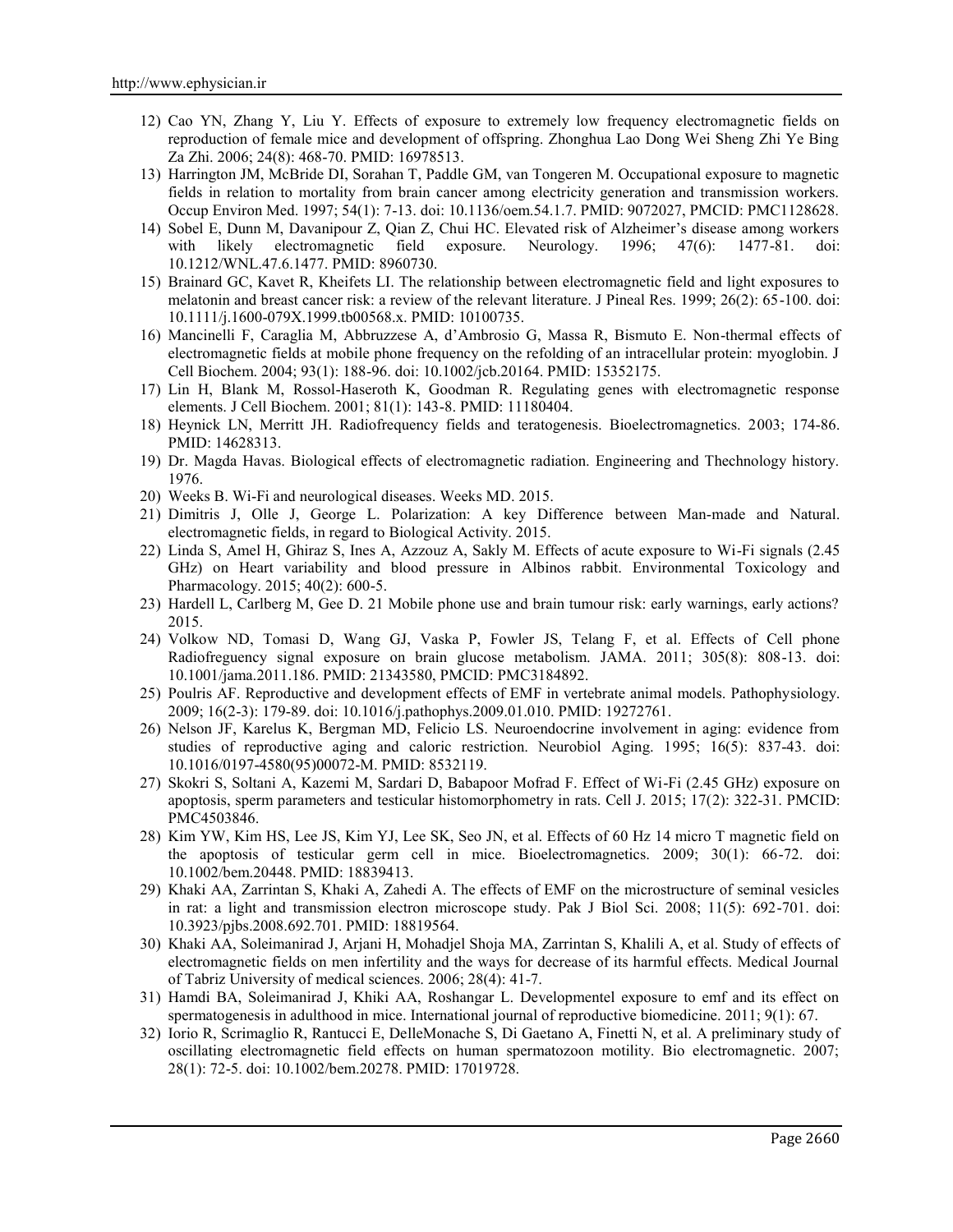- 33) Imai N, Kawabe M, Hikage T, Nojima T, Takahashi S, Shirai T. Effects on rat testis of 1.95-GHz W- CDMA for IMT-2000 cellular phones. Syst BiolReprod Med. 2011; 57(4): 204-9. doi: 10.3109/19396368.2010.544839. PMID: 21204746.
- 34) Aitken RJ, Bennetts LE, Sawyer D, Wiklendt AM, King BV. Impact of radio frequency electromagnetic radiation on DNA integrity in the male germline. Int J Androl. 2005; 28(30): 171-9. doi: 10.1111/j.1365- 2605.2005.00531.x. PMID: 15910543.
- 35) Saygin M, Caliskan S, Karahan N, Koyu A, Gumral N, Uguz A. Testicular apoptosis and histopathological changes induced by a 2.45 GHz electromagnetic field. ToxicolInd Health. 2011; 27(5): 455- 63. doi: 10.1177/0748233710389851. PMID: 21310776.
- 36) Sarkar S, Ali S, Behari J. Effect of low power microwave on the mouse genome: a direct DNA analysis. Mutat Res. 1994; 320(1-2): 141-7. doi: 10.1016/0165-1218(94)90066-3. PMID: 7506381.
- 37) Lee JS, Ahn SS, Jung KC, Kim YW, Lee SK. Effects of 60 Hz electromagnetic field exposure on testicular germ cell apoptosis in mice. Asian J Androl. 2004; 6(1): 29-34. PMID: 15064831.
- 38) Krewski D, Glickman BW, Habash RW, Habbick B, Lotz WG, Mandeville R, et al. Recent advances in research on radiofrequency fields and health: 2001–2003. J Toxicol Environ Health B Crit Rev. 2007; 10(4): 287-318. PMID: 17620203.
- 39) Roychoudhury S, Jedlicka J, Parkanyi V, Rafay J, Ondruska L, Massanyi P, et al. Influence of a 50 hz extra low frequency electromagnetic field on spermatozoa motility and fertilization rates in rabbits. J Environ Sci Health A Tox Hazard Subst Environ Eng. 2009; 44(10): 1041-7. doi: 10.1080/10934520902997029. PMID: 19827497.
- 40) Bernabo N, Tettamanti E, Pistilli MG, Nardinocchi D, Berardinelli P, Mattioli M, et al. Effects of 50 Hz extremely low frequency magnetic field on the morphology and function of boar spermatozoa capacitated in vitro. Theriogenology. 2007; 67(4): 801-15. doi: 10.1016/j.theriogenology.2006.10.014. PMID: 17196643.
- 41) Hamdi BA, Roshangar L, Khaki AA, Soleimani Rad J. Histological Study of Testes and Sperm Parameters in Adult Mice Exposed to 50 Hz Electromagnetic Field during Developmental Period. Annals of Biological Research. 2011; 2(5): 455-62.
- 42) Burchard JF, Nguyen DH, Block E. Progesterone concentrations during estrous cycle of dairy cows exposed to electric and magnetic fields. Bio Electro Magnetics. 1998; 19(7): 438-43. doi: 10.1002/(SICI)1521-186X(1998)19:7<438:AID-BEM6>3.0.CO;2-2. PMID: 9771588.
- 43) Roshangar L, Hamdi BA, Khaki AA, Soleimani Rad J, Soleimani Rad S. Effect of low-frequency electromagnetic field exposure on oocyte differentiation and follicular development. Adv Biomed Res. 2014; 3: 76. doi: 10.4103/2277-9175.125874. PMCID: PMC3950798.
- 44) Schnorr TM, Grajewski BA, Hornung RW, Thun MJ, Egeland GM, Murray WE, et al. Video display terminals and the risk of spontaneous abortion. N Engl J Med. 1991; 324(11): 727-33. doi: 10.1056/NEJM199103143241104. PMID: 1997838.
- 45) Cao YN, Zhang Y, Liu Y. Effects of exposure to extremely low frequency electromagnetic fields on reproduction of female mice and development of offspring. Zhonghua Lao Dong Wei Sheng Zhi Ye Bing Za Zhi. 2006; 24(8): 468-70. PMID: 16978513.
- 46) Goldhaber MK, Polen MR, Hiatt RA. The risk of miscarriage and birth defects among women who use visual display terminals during pregnancy. AM J IND Med. 1988; 13: 695-706. doi: 10.1002/ajim.4700130608. PMID: 3389364.
- 47) Tenorio BM, Jimenez GC, Morais RN, Torres SM, Albuquerque Nogueira R, Silva Junior VA. Testicular development evaluation in rats exposed to 60 Hz and 1 mT electromagnetic field. J Appl Toxicol. 2011; 31(3): 223-30. doi: 10.1002/jat.1584. PMID: 20936650.
- 48) Chung MK, Lee SJ, Kim YB, Park SC, Shin DH, Kim SH, et al. Evaluation of spermatogenesis and fertility in F1 male rats after in utero and neonatal exposure to extremely low frequency electromagnetic fields. Asian J Androl. 2005; 7(2): 189-94. doi: 10.1111/j.1745-7262.2005.00007.x. PMID: 15897976.
- 49) Khaki A, M Ranjbar, Rahimi F, Ghahramanian A. The effects of electromagnetic field (EMFs) on ovary in rat. Ultrasound in obstetrics and gynecology, 2011; 38: 269. doi: 10.1002/uog.9974.
- 50) Jung KA, Ahn HS, Lee YS, Gye MC. Effect of a 20 kHz sawtooth magnetic field exposure on the estrous cycle in mice. J Microbiol Biotechnol. 2007; 17(3): 398-402. PMID: 18050941.
- 51) Cecconi S, Gualtieri G, Di Bartolomeo A, Troiani G, Cifone MG, Canipari R. Evaluation of the effects of extremely low frequency electromagnetic fields on mammalian follicle development. Hum Reprod. 2000; 15(11): 2319-25. doi: 10.1093/humrep/15.11.2319. PMID: 11056125.